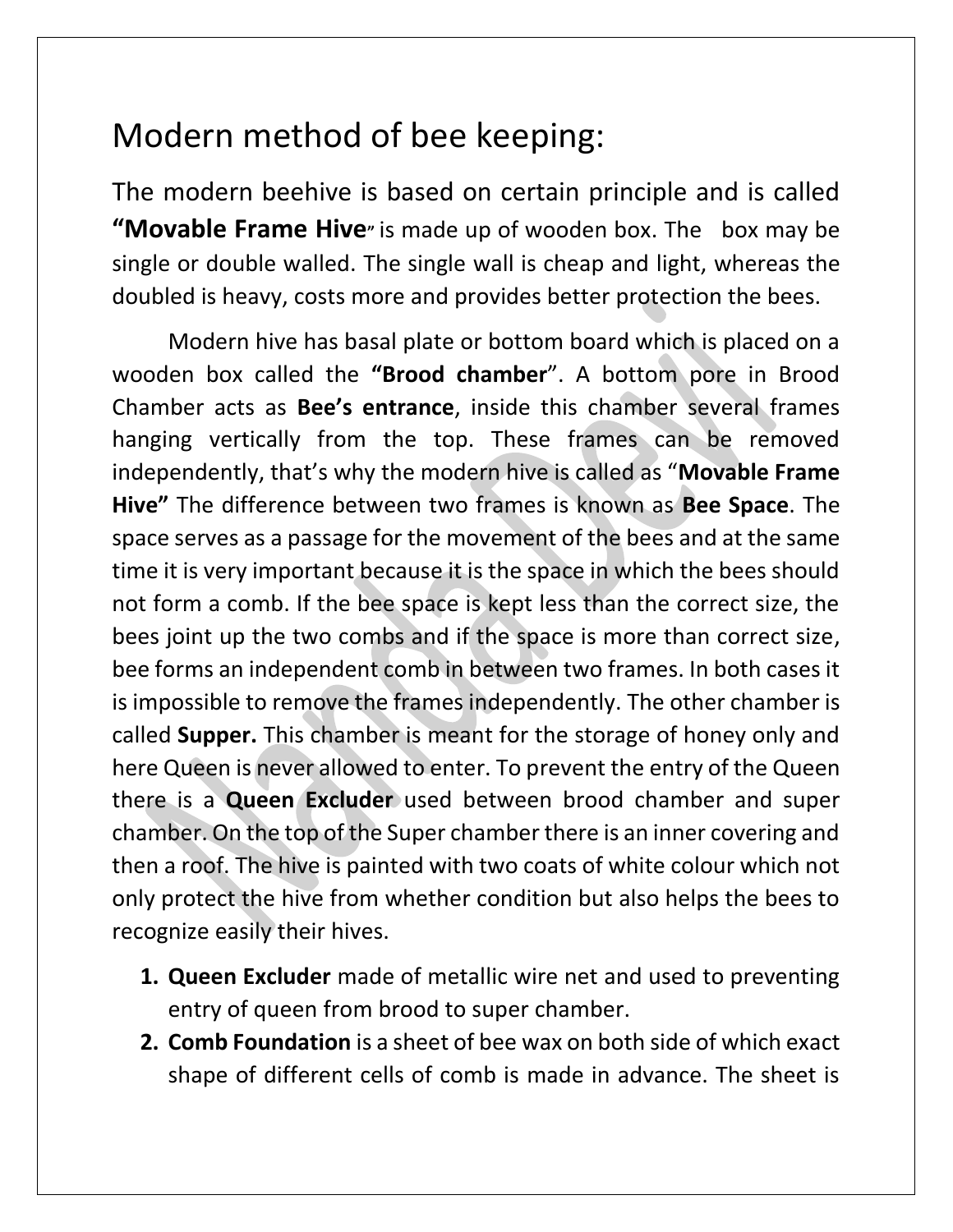cut to size of the hanging frames and are fitted inside. It can be used for several years.

- **3. Bee Gloves** are the leather gloves used by bee keeper to protect their hands from bee sting.
- **4. Bee veils** cover the face from bee sting.
- **5. Smoker** is a device used by the keepers to sub due the bees if irritated during inspection. The material used for producing smoke are anything like wood chips, paper etc.
- **6. Hive Tools** to scraping the dirty materials from the hive.
- **7. Uncapping Knife**  to remove the cap of the hive for the inspection at regular interval
- **8. Feeder** during draught and lack of natural food bees are fed with artificial food like sugar syrup.

The queen introducing cage, honey extractor, bee brush and hive entrance guard are also used in modern frame hive.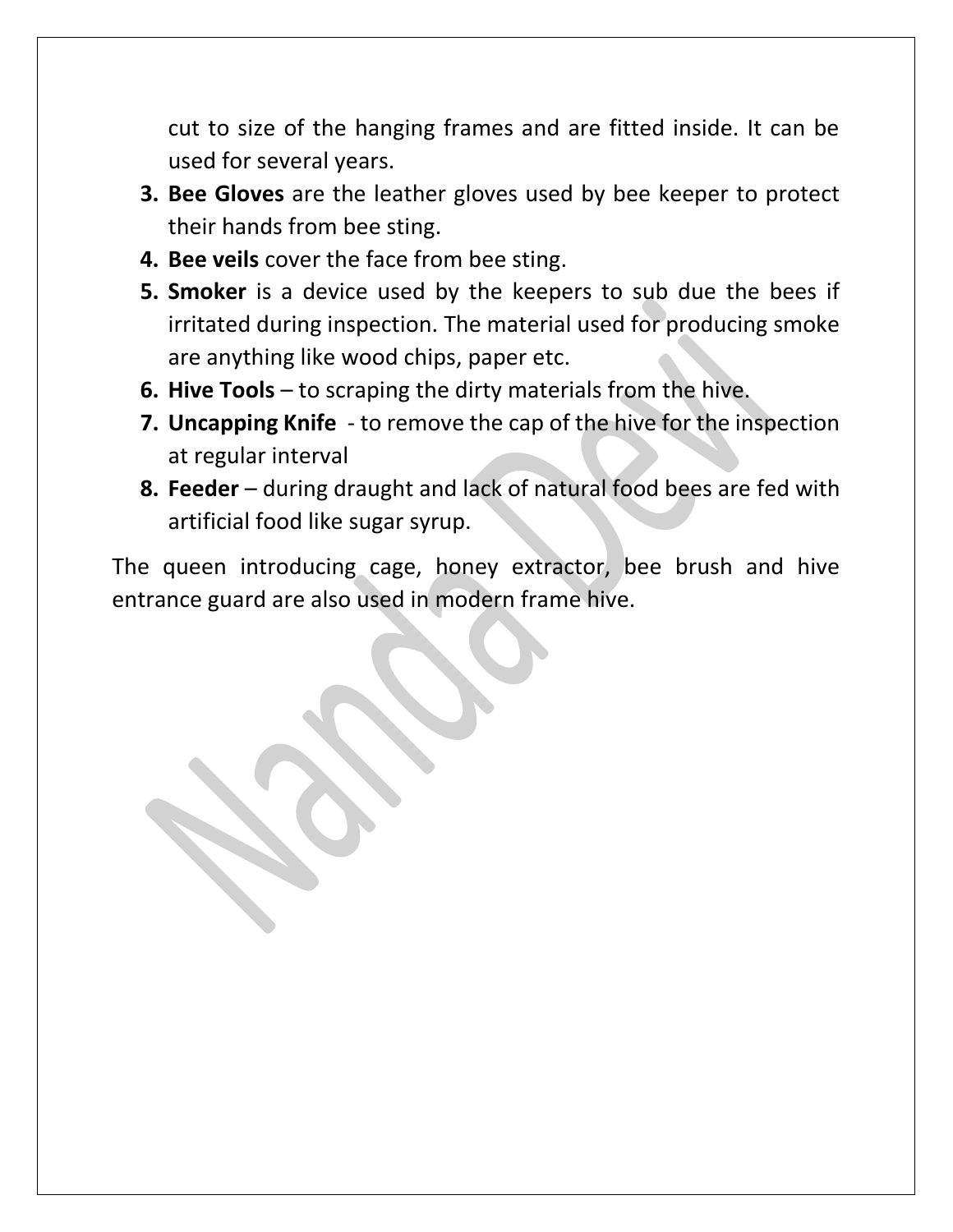## **Hive**

The house of Honey Bee is termed as Hive or Comb. It consists of hexagonal cells made up of wax secreted by the workers abdomen. These hives are hanging vertically from rock, building or branches of trees. Its hive has thousands of hexagonal thin-walled fragile cells arranged into opposite rows on a common base. The resins, gums secreted from the plants are used for repairing of hives. The young stages are generally occupying the lower and central cells in the hives, which are brood cells. In *A. dorsata* brood cells are similar in shape and size but in other species brood cells are 3 (three) types e.g. **Worker cell, Drone cell and Queen cell**. The Queen cell can not be used again white the rest are used a number of times. There is no special cells for the adult, which generally keep clustering for moving about on the surface of the comb. The cells are mainly intended for a storage of honey and pollen specially in upper portion of the comb, while those in lower parts for brood rearing .

The wax is used in building of a comb, is secreted from the wax gland present in the abdomen of worker bees. This wax have highest melting point of 140º F. Before use, wax is masticated and mixed with secretion of this cephalic gland to convert into plastic substance. The resinous substances called **Propolis** prepared from pollen is used in making the comb water proof. It is also help in filling cracks and crevices.

The cells of the hive are various types. The **storage cells** which contain honey, built in the margin and at the top of the comb. The **Brood cells** which contain young. The Brood chamber is further divided into

a. **Worker Chamber** – developing workers reared.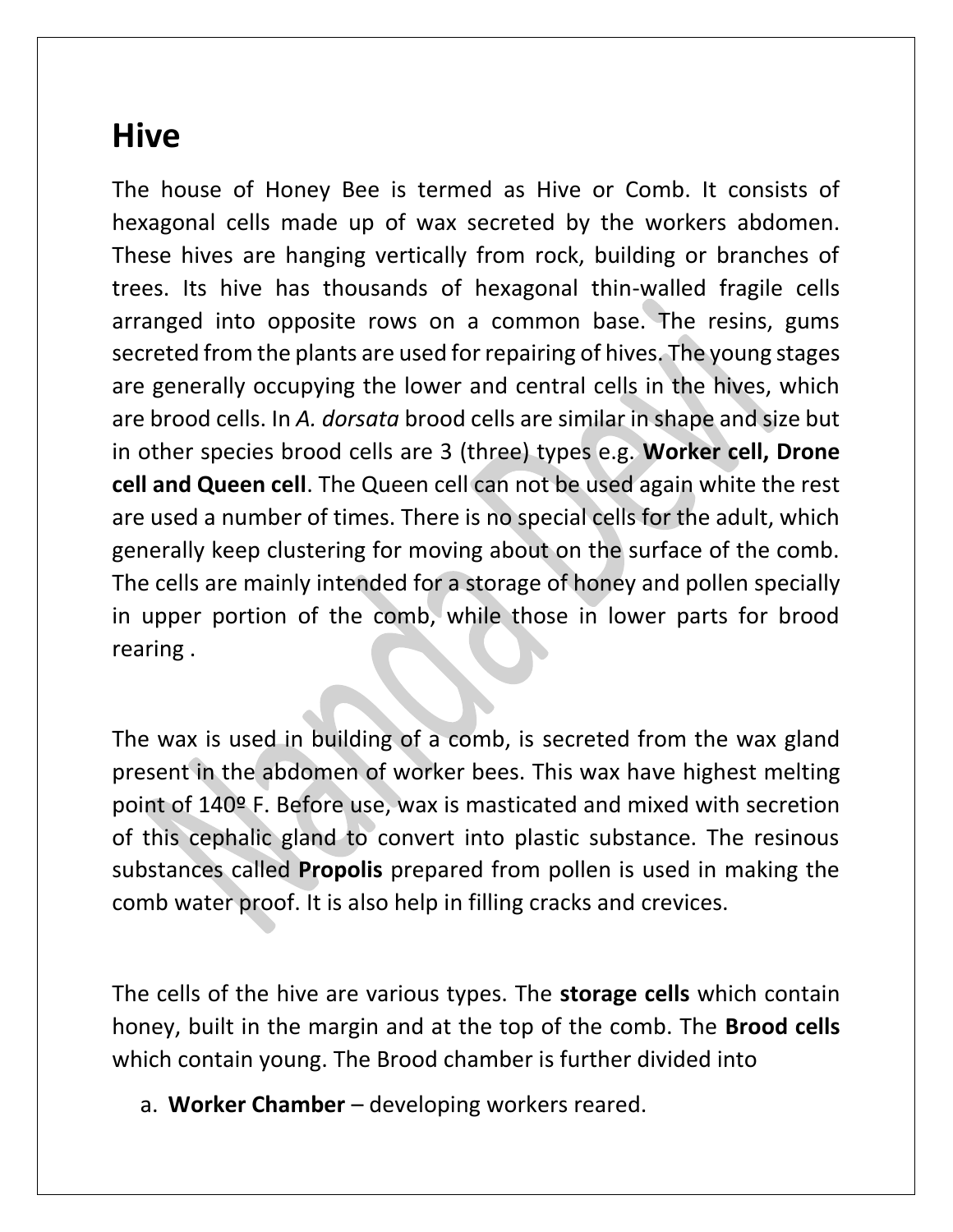- **b. Drone Chamber** developing drone reared.
- **c. Queen Chamber** larger in size and the larvae develops into queen and reared.

For adults there is no special chamber and they move on the surface of the comb.

## **Selection of Bees for Apiculture**

For running a good **apiary** selection of honey bee is most important –

- i) Honey Bee should be gentle temperament.
- ii) It should have capability to construct strong colony.
- iii) It should have ability to protect from enemies.
- iv) Honey bee should be energetic and industrious workers.
- v) Workers can suck juices from numerous varieties of plants.
- vi) Bees on the whole produce more and more honey from its comb.
- vii) Bees can form their comb easily at any place.

In India *Apis indica* is the best bee for apiculture industries due its gentle nature and having efficient and prolific workers